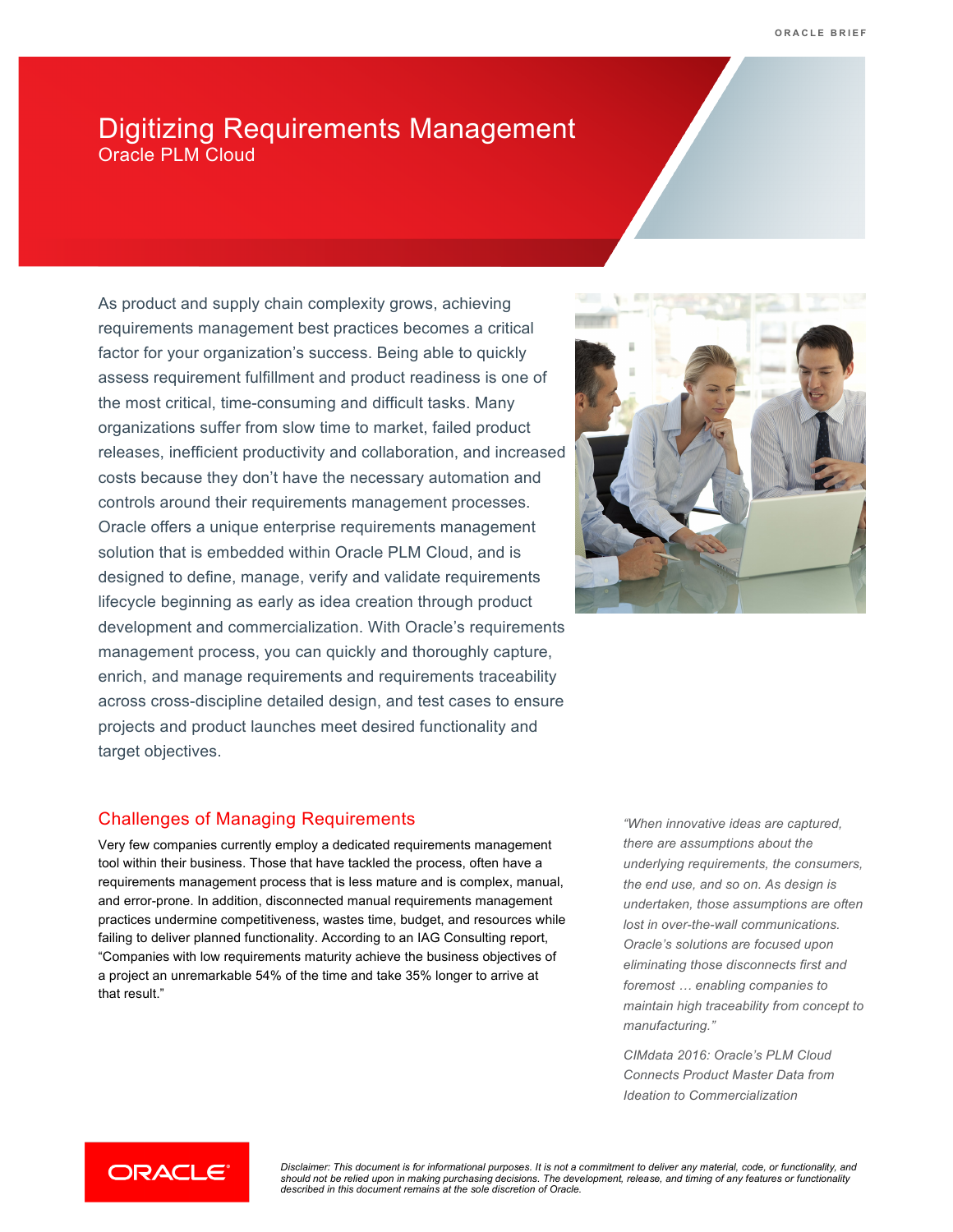### Oracle PLM Cloud

Oracle PLM Cloud supports the complete end-to-end innovation to development to commercialization processes; designed with embedded requirements management enabling you to tie requirements to your PLM product record, ideas, and projects. The solution allows you to mature your requirements management processes by standardizing requirement definition templates, analyzing scope across all requirements, verifying requirements achievability and validating all requirements have been met. Oracle PLM Cloud provides a seamlessly connected, modern, collaborative and insight-driven approach to requirements management; enabling clear definition, management and traceability of requirements throughout the entire product lifecycle.

### What Makes Oracle Different

Manual requirements management practices and other homegrown solutions simply can't keep pace with today's complex requirements management needs. They have challenges in visibility, traceability, and collaboration, resulting in overall negative project and product impact. These complex, error-prone processes often lack the ability to manage and trace requirements across multiple projects, which can lead to projects going off-track and companies wasting resources solving the wrong problem.

Oracle uniquely integrates requirements management throughout the system engineering process from ideation through concepts, product development, test, quality, sourcing, and supply chain product commercialization. Its embedded modern technology allows you to coordinate and collaborate with internal and external requirements development teams. You gain greater visibility across disciplines to optimize design trade-offs, perform impact analyses, and measure strategic value. With Oracle PLM Cloud you can trace, verify and validate requirements to downstream artifacts in the cloud or on-premise solutions.

### Benefits of a Modern Approach

Simplify and modernize your requirements management practices with a streamlined, efficient solution that helps your organization develop high-quality products and services. Avoid adding complexity to your IT infrastructure and supply chain, with a modern approach to requirements management that improves project success rates and delivers against customer and market expectations.

### **With Oracle PLM Cloud:**

- **»** Improve time-to-market through streamlining definition, management, and verification and validation of requirements.
- **»** Decrease product development costs by reduced redesign, improved new product development efficiency, agility, and project execution, and ability to identify a failure fast.
- **»** Reduce product expenses and the risk of non-compliance, by avoiding lack of hand-off clarity between all stakeholders and by keeping everyone current on the latest scope.



#### **BEST PRACTICE**

- **Define Requirements.** Define and clarify requirements so they are understood by all stakeholders through leveraging modern social discussion capabilities**.**
- **Maintain Traceability.** Create linkages, and gain visibility of all dependencies and change impact to associated cross-discipline detailed design.
- **Determine Product Scope.** Obtain an immediate and complete view of the total scope of requirements from prioritization to verification and validation.
- **Optimize Requirements.** Analyze scope, fulfillments status, and change impact of requirement specification artifacts, product and gate criteria.



#### **KEY CAPABILITIES**

- Design and manage requirements in a single collaborative solution
- Streamline authoring with ability to create templates and copy requirements
- Receive real-time validations on the completeness of your requirements
- Automatically produce and evaluate a products readiness
- Create and view traceability between requirements
- Leverage embedded social collaboration
- Utilize metrics and analytics to configure reports specific to you



### Integrated Cloud Applications & Platform Services

Copyright © 2017, Oracle and/or its affiliates. All rights reserved. Oracle and Java are registered trademarks of Oracle and/or its affiliates. Other names may be trademarks of their respective owners. Intel and Intel Xeon are trademarks or registered trademarks of Intel Corporation. All SPARC trademarks<br>are used under license and are trademarks or registered trademarks of SP